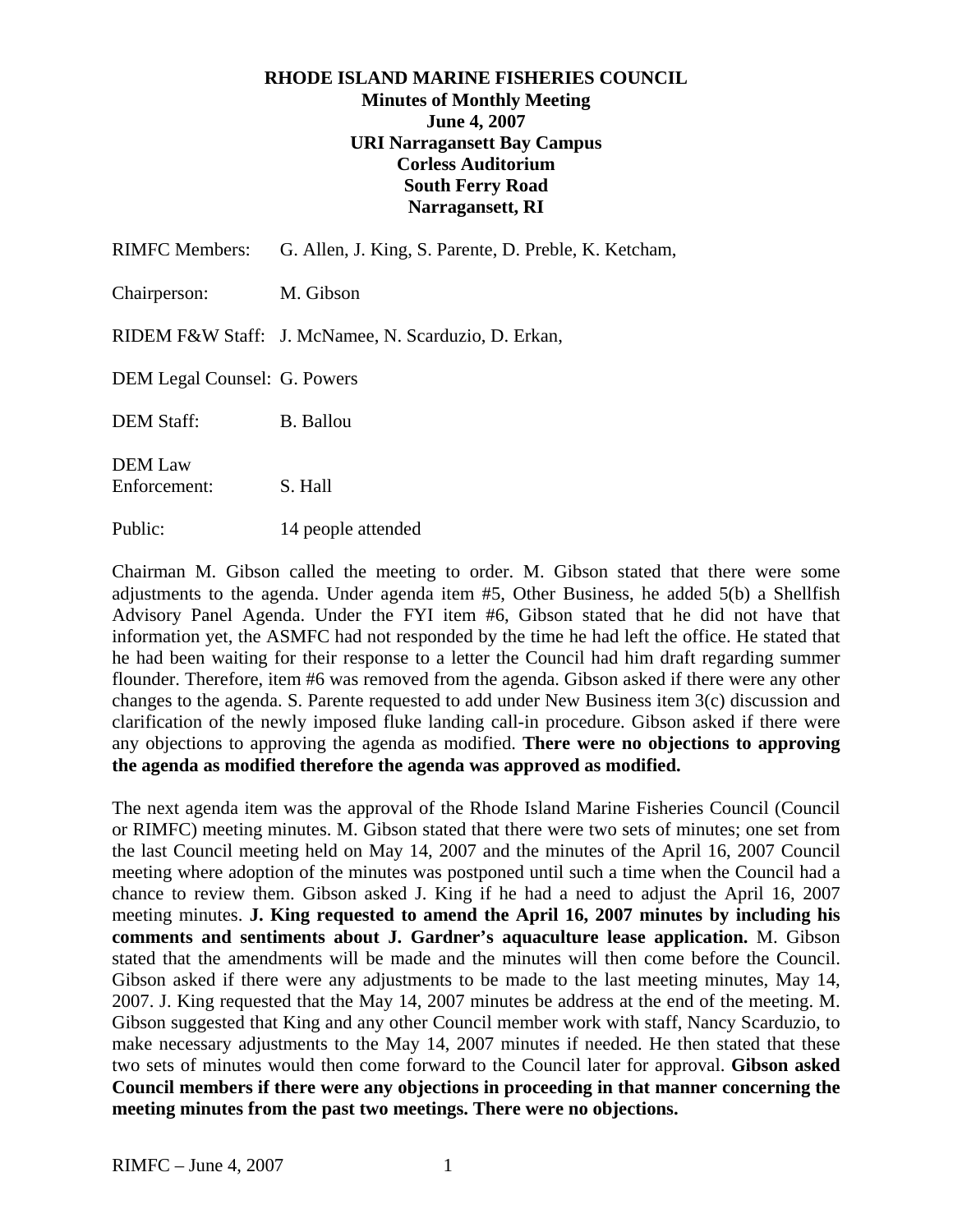### **New Business:**

*Council review and recommendation on updated advisory panel policy*: M. Gibson stated that there was a RIMFC Advisory Panel Workshop that was held on May 16, 2007, and each Council member had a set of adjusted policies in their packets. G. Allen stated that they had a good meeting and went on to explained how the adjustments had been made to the document. G. Allen read the document audibly and highlighted the changes that were made. As he read the various sections of the document, he asked for comments from Council members. J. King asked a question under number 4 in the section "Panels will adhere to the following guidelines", he asked if it could be stated more clearly that the alternate moves up to the primary position. There was some Council discussion and it was decided that the wording was clear. J. King agreed that it was clear. G. Allen stated that under number 5 there was a spelling error for the word "options", the "p" was left out. G. Allen stated that the document as adjusted represents their recommended changes.

#### **D. Preble made a motion to adopt the Species Advisory Panel Policy as revised on May 16, 2007. J. King seconded the motion.**

M. Gibson asked for discussion from Council members. There was no discussion.

G. Allen reminded Council members to look at the draft letter that went along with the policy. He stated that the letter would be sent to all individuals selected to participate on the RIMFC Advisory Panels as a representative.

M. Gibson asked for comments from the audience. J. McNamee stated that he wanted to point out to Council members that the original policy starts with the Roman numeral VII. He stated that he was not sure where this number came from; he thought there might have been a body of policies that preceded this but he had not ever seen them. G. Allen stated there never was anything that preceded this. J. McNamee stated that his point was that he removed that number and heading, and started with the introduction so it would be a stand alone policy.

P. Brodeur asked G. Allen for clarification on the one-year term language. He hoped that after one-year individuals would still be able to get on the panel. He stated that he did not hear the word "consecutive" mentioned.

G. Allen stated that it was not intended that people could not serve another term.

M. Gibson clarified by stating it is not the Council's intent to replace people every year.

J. Gardner stated that he was unclear on how AP members vote. He stated that he thought AP members were suppose to vote by their used group, not by an association membership or representative of an association. He stated that he thought this created some forgone conclusions, as an example he stated that he represented aquaculture on the SAP and there are other people, because of their user groups, that might have forgone conclusions and attitudes. He asked if that was the way the Council wanted the advisory panels to operate.

G. Allen responded to the question by reading the applicable paragraph that addressed the issue. He then stated that it does not say anything about associations.

J. King stated that the policy use to state that, but does not currently.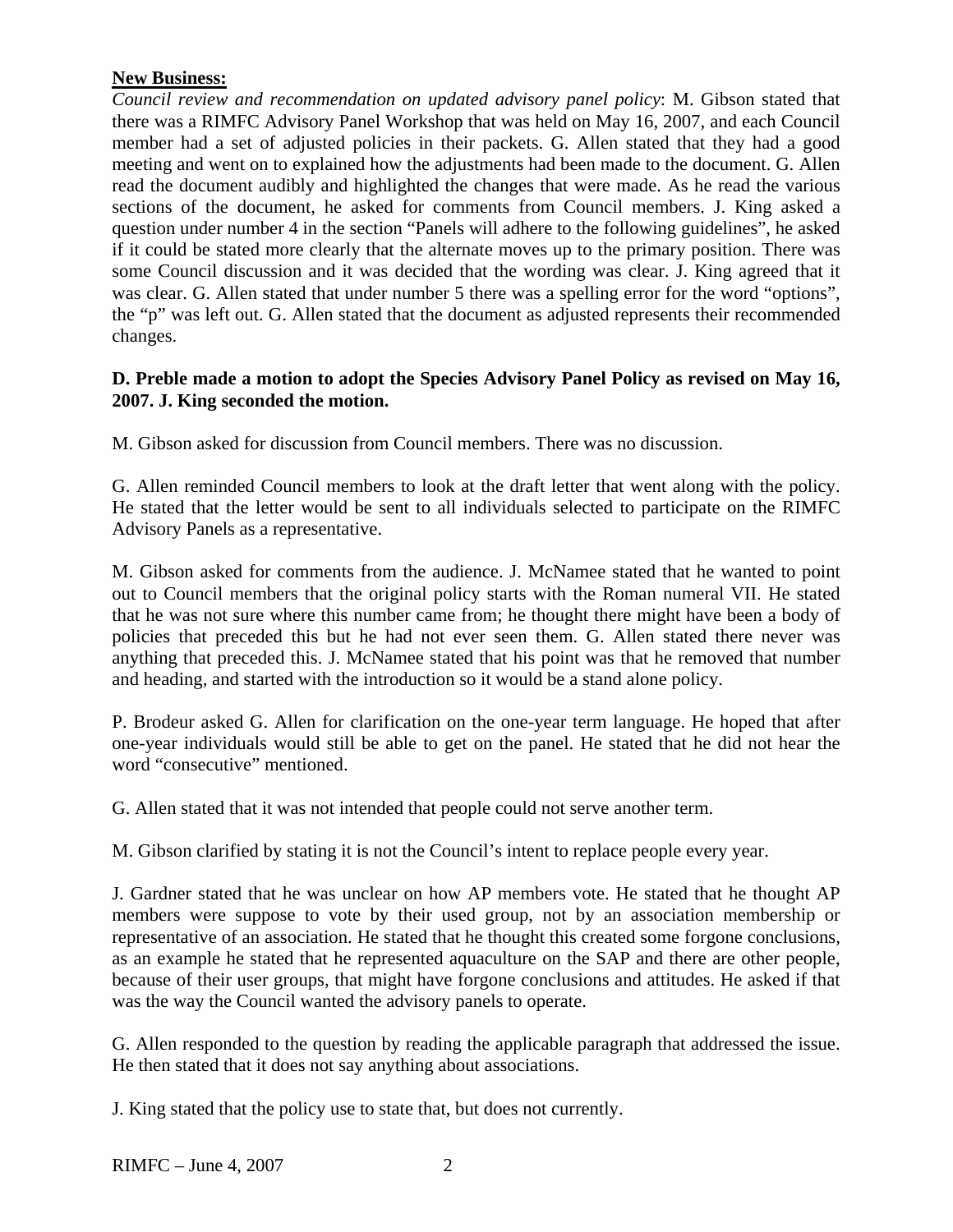J. Gardner stated that his question had been answered.

J. Low asked if there was any way to enforce the way a member votes. He gave an example of a person within his user group that constantly votes against them and votes his own personal way.

M Gibson stated that he did not think it could be enforced. He stated that if feedback comes back to this Council at the end of a one-year term that an individual is not representing their group in a manner that the Council would expect them to, then it would be the Chair of that panel that would let the Council know that the person may need to be replaced.

N. Lazar had an administrative question regarding not having any chairperson available to chair an advisory panel meeting. He wanted to know what the Council would like the Division to do under those circumstances.

G. Allen stated that the Division representative always consults with the chairperson before a meeting, so normally a date is agreed upon that the chair is available. He stated that if a chair cannot make the meeting and cannot find a replacement chairperson then the meeting should be canceled.

N. Lazar asked a question about applicants who have violations within the three years prior to their application, if Council members wanted to see these applications or would they like them to be automatically eliminated and denied since they do not meet the requirements.

G. Allen stated if after review of the application by the Department the applicant does not meet the requirements then that application should not come forward to the Council.

M. Gibson asked for clarification if the Council would want to know what the total suite of applicants were and which ones were denied, or does the Council just want to see only the viable candidates.

Council members stated that they only want to see the viable candidates after DEM Enforcement internal review and background checks have been completed.

K. Ketcham stated that the applicants should go through the same screening process as applicants for the aggregate landing programs. He stated that the Council should only see the approved applicants that make it through the screening.

J. Low asked if a chairperson is not available could a Division staff person fill in for a chair.

M. Gibson stated that this had been discussed, but he was not willing to have a staff person sit in as chair because it would compromise the ability to record minutes and provide technical support. He stated that it is his understanding that the Council had taken a position on this item.

K. Court stated that at the March Council meeting he had requested that the Council look in to the splitting of the party and charter boat user groups on the advisory panels and he was told it would be taken up at this workshop. He wanted to know if it had been discussed.

G. Allen stated that it was not discussed at the workshop.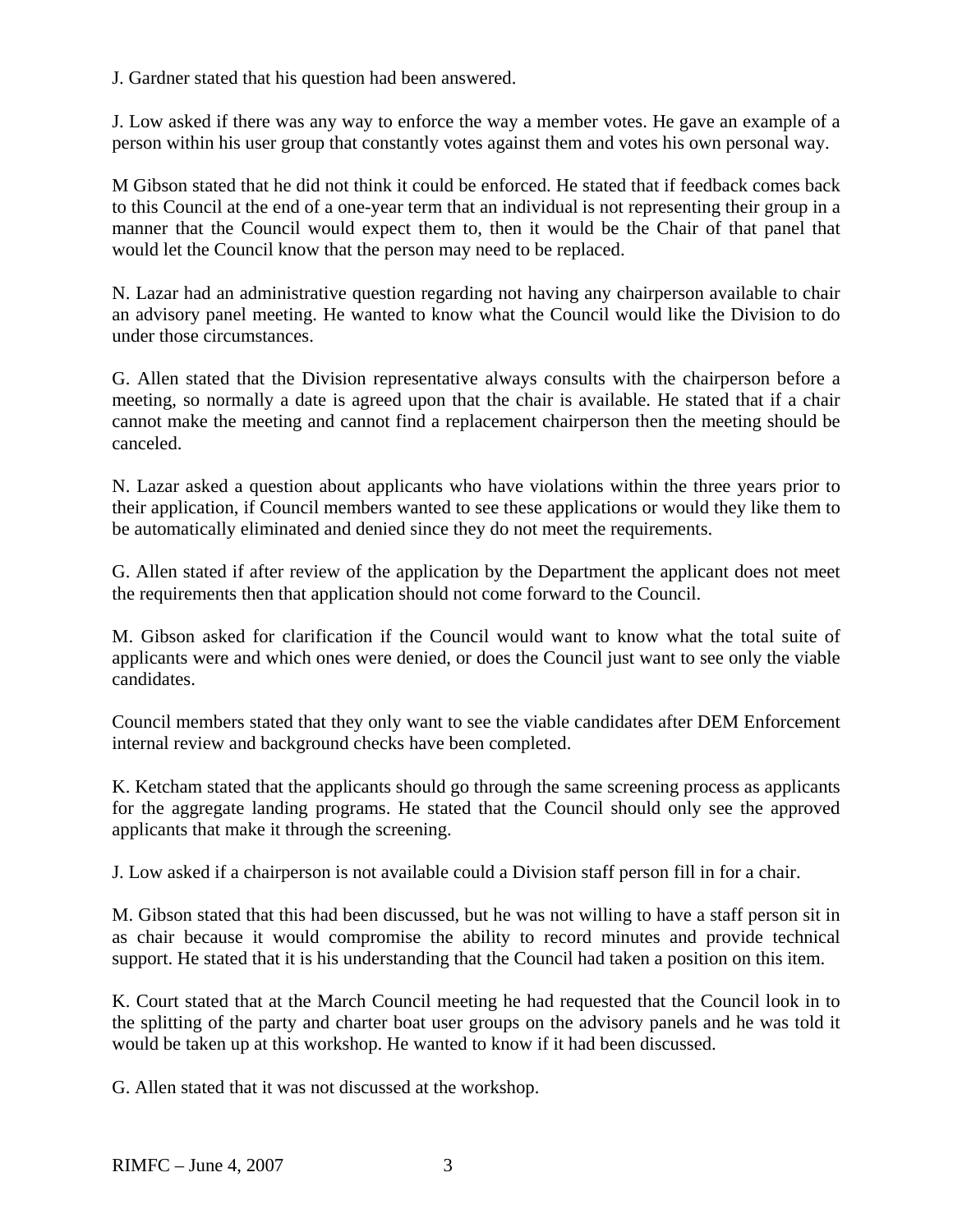There was some discussion by Council members on the splitting of the party and charterboat user groups. G. Allen stated that he thought that should be up to the discretion of the chairperson based on the particular fish species. He stated that the chair should bring this to the Council's attention

J. McNamee stated for clarification that the item was discussed at the meeting. He stated that it was an agenda topic. What had been decided was just what the Council spoke about, instead of putting something in the policy the Council would take it on case-by-case basis.

D. Preble made a comment that he thought the Council had gotten into the one size fits all with respect to the advisory panels. He stated that the AP's serve at the pleasure and the purpose of the Council, which is why he felt there should be a Council member as the AP chair. He also stated that he was in agreement with the Council having the option to look at a case-by-case basis, he stated he did not want to have a one size fits all for these panels.

# **M. Gibson asked the Council to vote on the motion before them to adopt the Species Advisory Panel Policy as amended. The motion passed unanimously; the policy was adopted as amended.**

*Council review and comments on proposed groundfish advisory panel:* M. Gibson stated that a template has been provided for Council review. He stated that it was up to the Council to indicate to the Division to proceed with the solicitation following the new AP policy the Council just adopted. Gibson stated that he wanted to make sure that the list contained all the positions that the Council wanted. He asked for any adjustments or endorsements from the Council members.

D. Preble stated that he wanted to figure out if the Council wanted all of the listed user groups or not. He stated that he did not see a clear roll for a bait and tackle shop representation. He asked Council members if they needed to have a spilt in the party and charter boat sector in this panel. He was not sure if gillnets needed to be included.

G. Allen stated the Council is dealing with an advisory panel that would look at issues pertaining to both federal and state waters. He asked K. Ketcham if the Council would need to have inshore and off-shore trawl and gillnets as members.

K. Ketcham stated that we should have the trawl included and the gillnet-offshore, which are probably fishing for monkfish. He stated that the gillnet-offshore may not have anyone apply, but the option should be available. Ketcham stated that he knew of at least one boat that gillnets offshore.

G. Allen asked Ketcham about the slots for traps and pots. K. Ketcham stated that he thought both should be included. M. Gibson asked for clarification on traps and pots. He asked if it should be stated as fish pots and floating traps. Ketcham agreed with the change.

F. Blount stated, regarding the trawl and gillnet inshore and off-shore positions, that it may be better to have someone who is permitted federally only and state only. He stated that the Council may end up with two people who are federally permitted. The in-shore and the off-shore may have very different views. He stated that state in-shore would be state only, but the federally permitted may be both.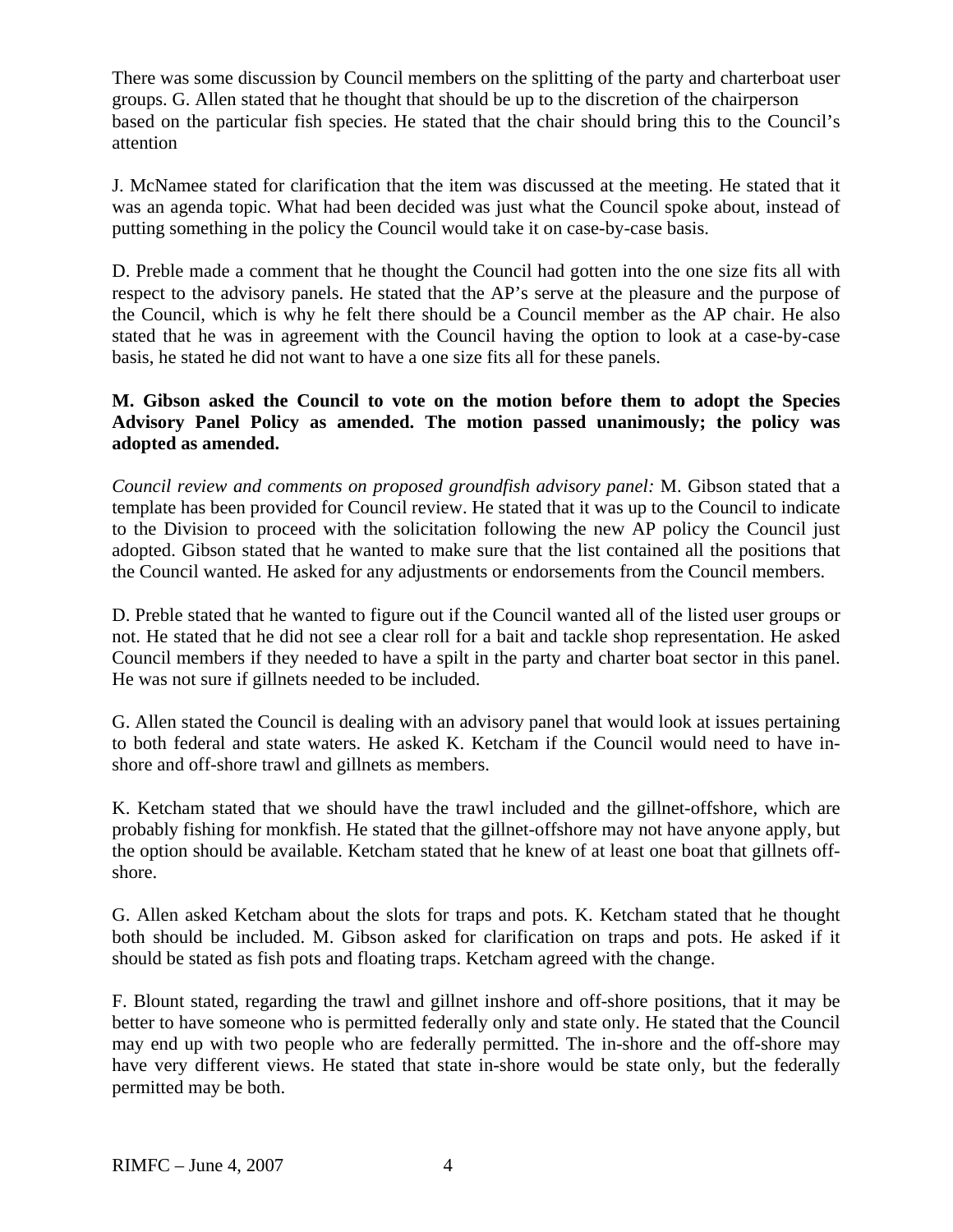M. Gibson suggested to the Council that he thought that was a good recommendation. He asked the Council if they wanted to solicit inshore which would be state permitted only and off-shore to be federally permitted. D. Preble stated he thought it was a good idea.

S. Parente stated that this came about primarily because of the gillnet issues, so he definitely was in favor of having the state and federally permitted gill-netters participate.

R. Rheault stated his comments were not specific to this advisory panel, but noted that the AP's did not have dealer representation included. He stated that he thought the AP's would benefit from having the dealers perspective.

M. Gibson stated that there was a dealer slot listed. J. King stated that there is also a dealer slot on the Shellfish AP.

M Gibson summarized by stating that for the in-shore trawl and the in-shore gillnet the Division would target state permitted individuals and the off-shore components for those would be federally permitted. Gibson asked if the Council wanted to keep party and charter boat separate.

T. Sutton asked for clarification about an individual who had a violation with in the last three years that they could not serve on an advisory panel. M. Gibson stated that the Council had just gone over the AP policy and that was correct. T. Sutton asked when the clock would start. When the fine was paid or when the action occurred. M. Gibson stated that enforcement would look at the period from when the application is received by enforcement, back three years.

S. Hall stated that they would look at when the resolution took place. He stated that in some cases an individual was charged but was found not guilty. Then it would not be an issue.

T. Sutton asked if he could have input at the AP meetings. M. Gibson stated that the AP meetings are open to the public.

D. Preble stated that he did not think the bait and tackle shop slot was needed. He asked that slot to be removed from the list. He suggested that the party and charter boat people who were present should be solicited for their opinions.

J. McNamee stated that he wanted to reiterate that he did not intend the structure of this advisory panel to be for strictly the monkfish issue. He explained that the reason he put the bait and tackle shop was that he was thinking about squid.

M. Gibson stated that user groups could always be added later. Gibson asked if there was a consensus that the bait and tackle shop slot was not needed at this time. Council members agreed to remove this slot. Gibson asked if party and charter boat should be separate entities, or should they be on the list at all.

F. Blount stated that for this particular issue it is mostly a commercial issue and party and charter does not have to be separated for this panel. He stated that he was not sure that there should be two separate panels anyway. He stated that for now we do not need it.

G. Allen stated that he would like to keep all three; recreational, party, and charter slots so the recreational user group's stays informed with what is going on. D. Preble stated that it did not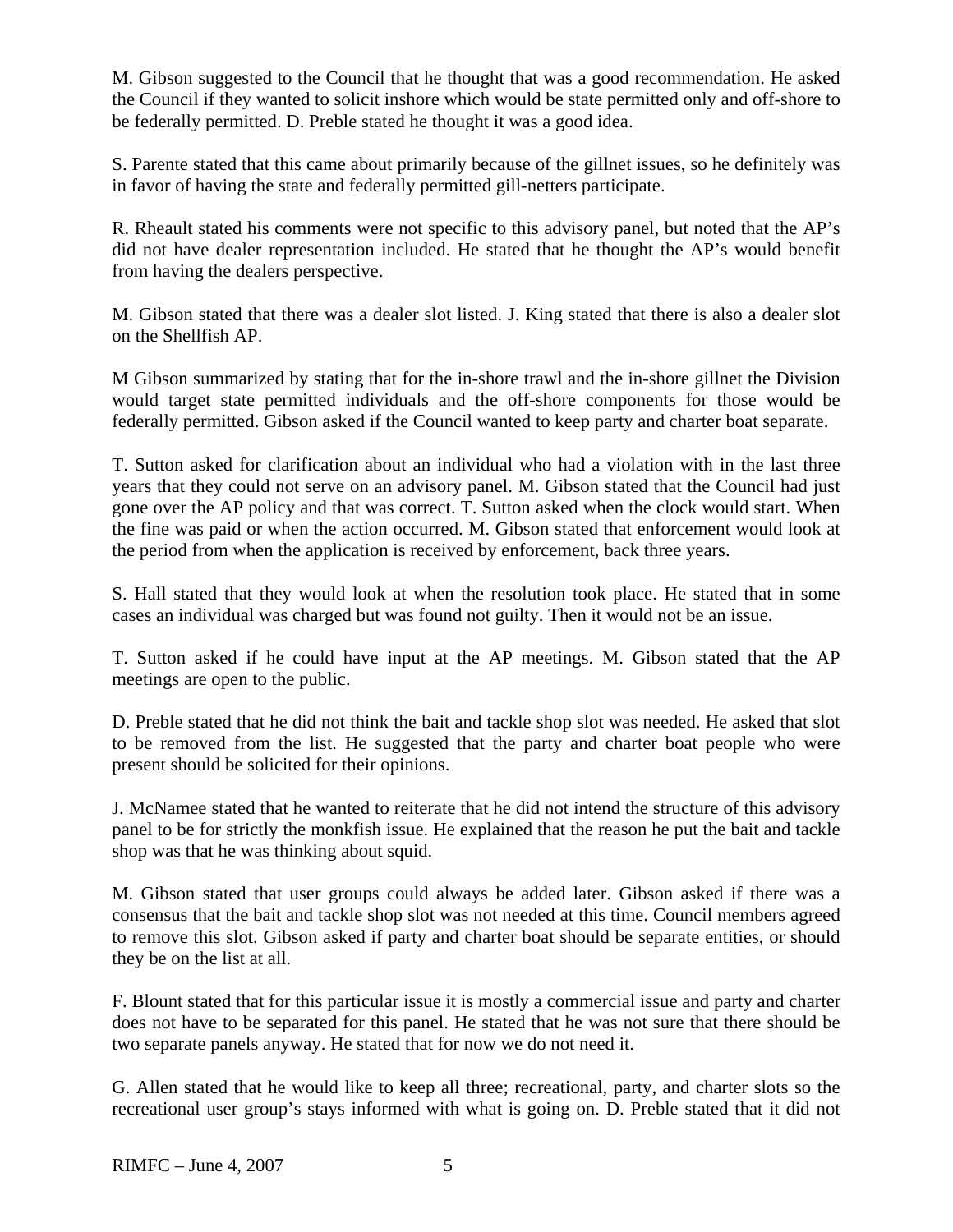matter to him. M. Gibson suggested that the Council keep the slots for now and see what the response was from the broad scale solicitation.

P. Brodeur asked the Council to consider a long line category.

# **M. Gibson asked if Council members agreed to the changes and asked if they would like the Division to start the solicitation process. Council members agreed.**

N. Lazar reminded the Chair that a Chairman was needed for this advisory panel.

M. Gibson asked Council members if they wanted to pick a chair at this time. M. Gibson suggested that the Council wait and discuss this at another time. There were no objections to this course of action.

*Discussion and clarification of the newly imposed fluke landing call-in procedure:* S. Parente stated that recently there was a rumor going around that fishermen had to call-in their fluke landings, which was never required before. He stated that he checked the regulations and he did not find any requirement in the regulations for an individual to call-in their landings. He read out loud what the regulation stated and claimed he did not see any requirement for people who caught less than the possession limit when the limit is less than 200 pounds.

M. Gibson stated that he had a discussion earlier in the day with DEM Enforcement and Enforcement had a different interpretation. They interpret that rule to require anyone to call-in when they possess fluke even if it is lower than the daily limit. S. Hall clarified by stating that once it dips below 200 pounds everyone has to call-in their fluke landing. S. Parente stated that he was not opposed to the requirement, the only issue he had was the way it was written. He stated that it was unclear and should be written more clearly. S. Hall stated that when that regulation was written DEM was targeting multiple landings.

M Gibson stated that this is current regulation, if the Council wants to have influence over that regulation change the request would need to go through the summer flounder advisory panel. M. Gibson suggested adding this issue to the summer flounder advisory panel agenda. There were further questions asked by S. Parente and F. Blount directed to S. Hall about various call-in scenarios.

# **Old Business:**

*Update on meetings regarding comprehensive aquaculture plan:* N. Lazar reviewed the minutes from the aquaculture plan development working group meeting, which was held on May 10, 2007 at the URI Coastal Institute. He stated that out of 26 members, 17 were present at the May meeting. The group discussed if the meetings should be open to the public or not. It was decided that the public would be allowed to attend meetings. There was discussion about formulating an outline for the plan. They identified stakeholders who would be interested in the process. Previous plans developed by URI and DEM were identified. The group identified some of the environmental impacts such as essential fish habitat, carrying capacity, etc. Lazar stated that they identified some socioeconomic impacts such as; user conflicts, economic importance, regulations, etc. Lazar stated that the group had a lengthy discussion about public trust and how it should be used with future aquaculture leases. Members decided to invite experts to speak to the public trust issue at a special conference. N. Lazar went on to explain that the working group decided to work on a plan within the plan. This would be a smaller plan to address immediate issues, and then address a long-term vision and the mission of aquaculture for the future. In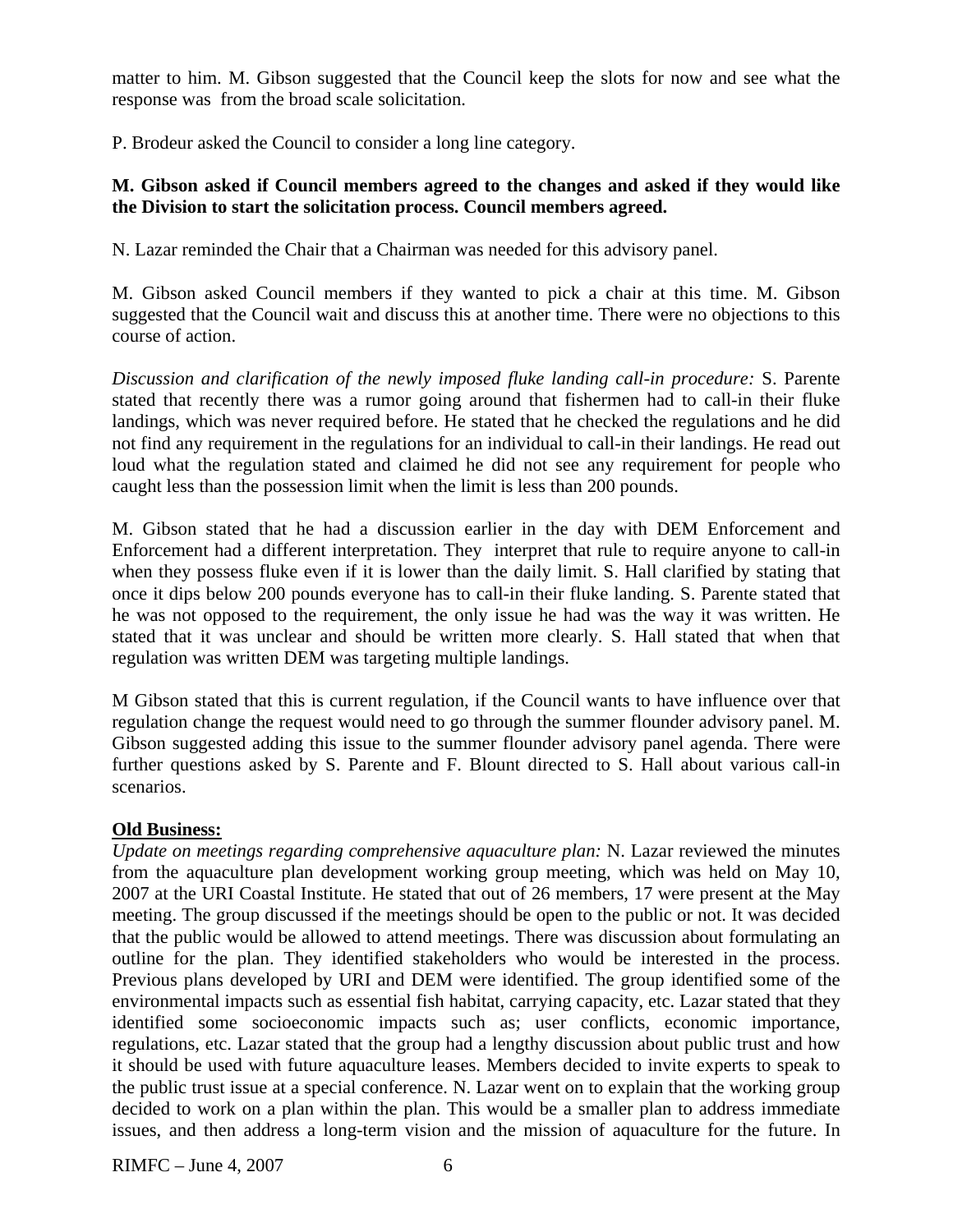essence, the group will write a plan for each pond, and then write a larger plan for the state. He stated that there was no specific timeframe decided, but there was discussion on the timeframe taking about two years. He also mentioned that the group discussed creating a mini plan to address the aquaculture applications in the system now.

Lazar stated that there was discussion about limiting sizes to 2 to 3 acres to start, or limiting expansions until the plan was developed. There was discussion about stopping all applications until a plan was in place. There was consensus that the group should pick a pond, the pond being Winnapaug Pond, look at other aquaculture plans, and hold a public trust meeting. Lazar stated that the next meeting would be held on June 21, 2007.

M. Gibson stated that at the last meeting not all Council members were present so it was decided to defer discussion about aquaculture issues to this meeting. He asked if J. King had any comments.

J. King stated that he first would like to comment about the lease expansion for P. Raso. King stated that P. Raso's application had already been review by the SAP and King thought there was no need for the application to go back to the SAP. Secondly, he stated that his original motion was to stop all aquaculture until a plan was in place. He was now considering softening his position. **He stated that he still wants to make sure that a plan is in place. What he wanted to see from CRMC and the working group, before this Council will take any more action on aquaculture leases is; an outline of the aquaculture plan, a time date of implementation, and a limited time on leases if not implemented. He stated that this is what he would like to offer as his softened position.** 

M. Gibson clarified J. Kings comments by stating King's comments pertaining to the P. Raso aquaculture lease application indicated that the comments from the SAP should stand. Additionally, King has softened his position and indicated what he would like to see occur. Gibson asked for comments from Council members on King's position.

D. Preble stated that he was still uncomfortable and needed a hard timeline. He asked King to state his position again.

King stated that when CRMC was able to give the Council a hard timeline, with an outline for the plan, and a firm date of implementation, that is when this Council can start processing aquaculture lease applications again. D. Preble stated that he thought that was good reasoning.

M. Gibson stated that the next aquaculture working group was scheduled for June  $21^{st}$ .

K. Ketcham stated that he would not be able to attend that working group meeting and had asked S. Parente to attend on his behalf. Ketcham asked the Chair, M. Gibson, if it was okay for S. Parente to attended on his behalf, and represent him as a member of the Council. M. Gibson stated that it was fine with him.

M. Gibson stated that J. King has a motion that is a resolution, which effectively states that King was declining to entertain other aquaculture applications pending the development of this plan. Gibson asked King how he wanted to proceed.

S. Parente wanted to know what the status was for each of the applications that recently came before this Council. M. Gibson summarized the status of each application. He stated that the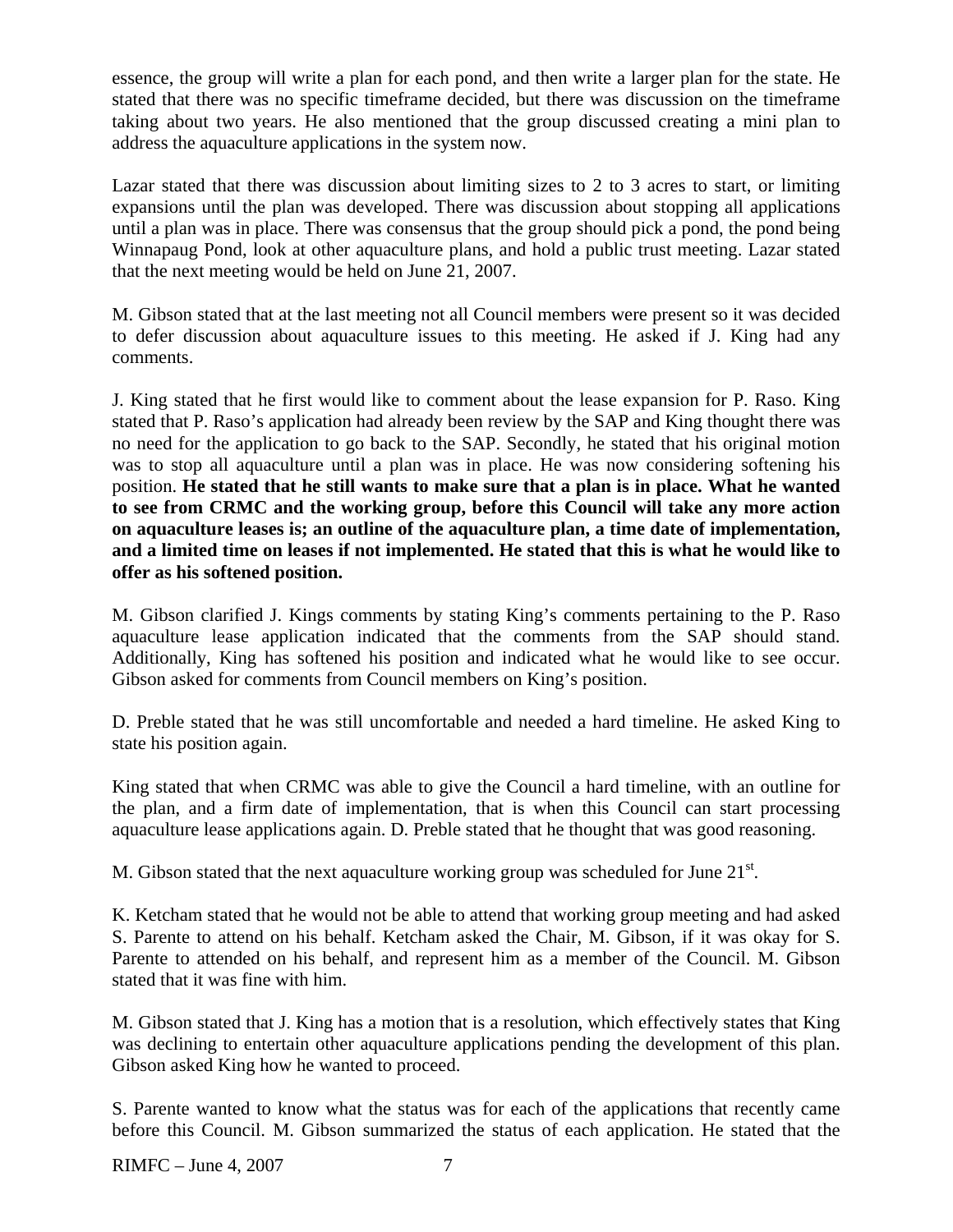Council was in opposition to the Gardner and Krause applications, and specifically this Council has not dealt with the P. Raso application yet. The SAP has only reviewed P. Raso's application at this stage.

D. Preble asked what the SAP had decided about the Raso application. J. King stated that the SAP did not approve the application because there was no aquaculture plan in place by CRMC. They took the same position as the Council.

M. Gibson stated that the SAP did not give any specific advice, they only repeated the same position that the Council had taken. Gibson stated that at the last Council meeting he had suggested that the Raso application go back to the SAP with specific instructions that they evaluate these applications on the merits and not just repeat the Council's policy. This can be taken up when we discuss the SAP meeting agenda item. Gibson stated that Mr. Raso warrants some action by this Council.

M. Gibson asked P. Raso if he would like to speak at this time.

P. Raso stated that at the SAP meeting there were no specific user group issues that were discussed.

M. Gibson stated that Mr. Raso's application should be routed back to the SAP with specific instructions to the SAP members that they not try to anticipate what the Council's policies are, but tell the Council about the specific site and what they think about interactions with wild harvest fisheries and so on. Gibson suggested taking this up when the draft SAP agenda item comes up.

M Gibson asked Council members how they wanted to proceed with respect to the actual generic policy. He stated that there have been a number of requests for clarity on this Council's position from both industry and CRMC. The policy right now is that this Council is declining to endorse or consider any applications at this time. The Council now has the basis to modify the policy with some conditional items.

K. Ketcham stated that one of the items that he would like to see come out of the working group would be a size limit and an overall maximum acreage limit put into affect, especially in the salt ponds. He also wanted to make sure that when CRMC considers use of the bottom, they only consider a percentage of acreage that is usable pond bottom. Any bottom that is closed due to pollution, or for any other reason, should not be included in the overall acreage of that particular pond. This would be up to the working group to figure out that acreage. Otherwise, he does not think it is fair, since no one would be able to use that bottom it should not be included.

G. Allen tried to combine J. King's sentiments to include K. Ketcham's concerns by stating that: the Council would not do anything further in providing any recommendations until such time when the working group comes up with an outline of the aquaculture plan, a time date of implementation, and a hard date for completion of the plan. G. Allen also wanted to include what K. Ketcham has added; that there be a specific recommendation on the amount of usable acreage in any one of the ponds that the working group brings forward to this Council. If the working group comes forward with those criteria, this Council would be in consensus to the following conditions: an outline of the aquaculture plan, a time date of implementation, and a hard finish date of completion, and the percent of useable bottom as an interim criteria. If these conditions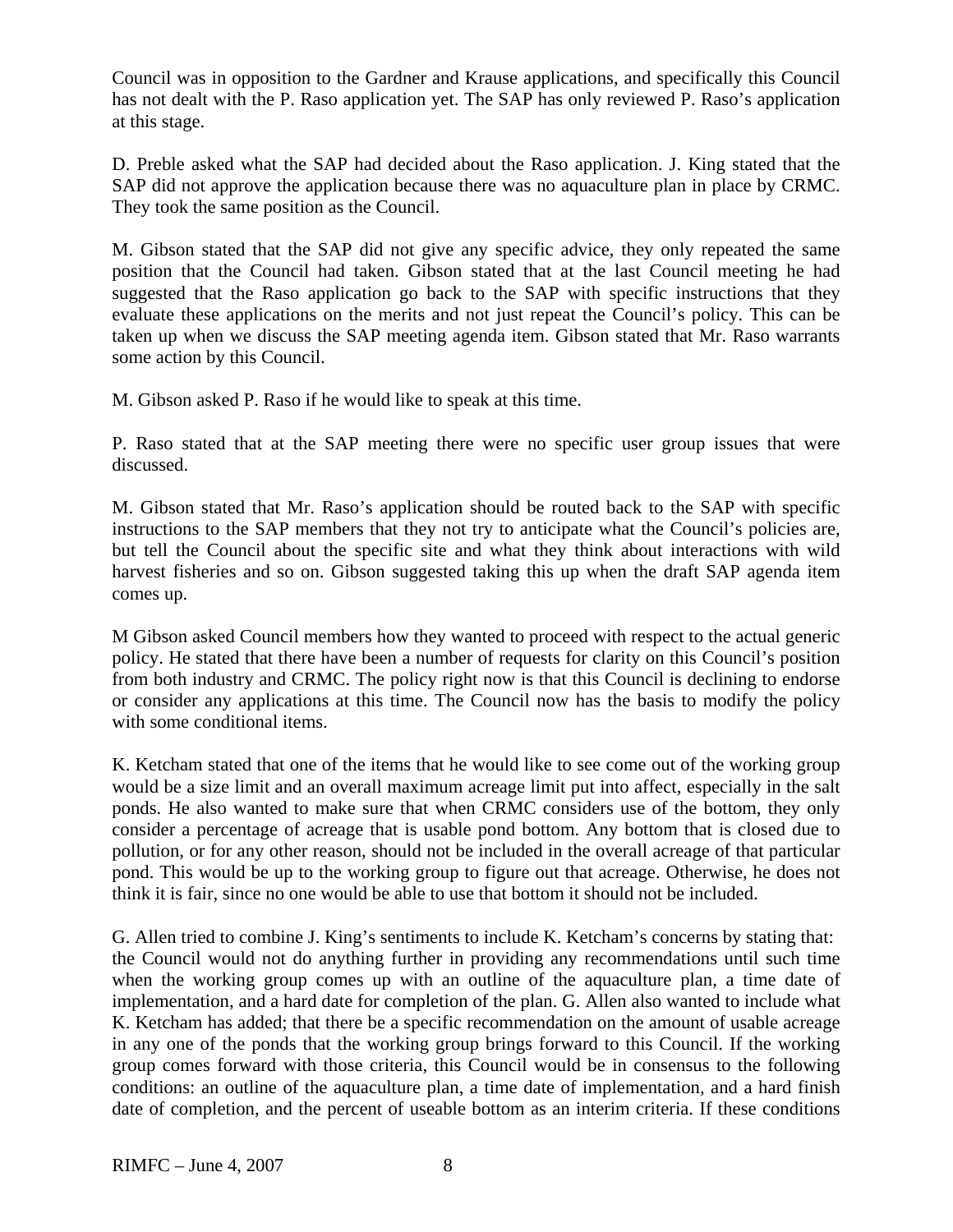are met, the Council would go forward with making recommendations to CRMC with the applications that are currently pending and any new applications.

K. Ketcham stated that he thought this would be a good faith effort.

G. Allen stated this allows the working group to step up.

M. Gibson asked for clarification from K. Ketcham, if K. Ketcham was trying to direct what percentage would be used, or only that when the percentages arrive they are computed based on usable bottom. Ketcham stated that the percent of bottom should be calculated using only usable bottom. M. Gibson stated he understood, he did not want to box in the working group too much.

M. Gibson asked if someone could formulate a specific motion.

**J. King made a motion that the SAP continue to review aquaculture applications and provide advice to the Council. Additionally, that the Council not consider any more aquaculture plans until the working group and CRMC come up with an outline of the aquaculture plan, a time date of implementation, and a hard date for completion of the plan, and that the percent of bottom be calculated using only usable bottom.** 

As clarified by G. Allen: These would be interim criteria or conditions that need to be met for this Council to go forward with making recommendations to CRMC with the applications that are currently pending and any new applications. If these conditions were met, the Council would go forward with making recommendations to CRMC.

M. Gibson restated the motion for clarification. The motion is to advise CRMC and the working group that before this Council will entertain applications for consideration the Council wants to see the following: an outline of the aquaculture plan, a time date of implementation, a hard date for completion of the plan, that the percent of bottom be calculated using only usable bottom, and the SAP continue to review applications. **G. Allen seconded the motion.**

M. Gibson consulted with G. Powers, Legal Council on procedural matters. Gibson stated that this Council has already taken a position, therefore how does this motion modify a past action. Gibson believed it was determined at the last meeting that a past action cannot bind a future action, this is now a future action. If they pass this motion will this override the past action or is there anything procedural that would need to be done.

G. Powers stated that it appears from what he was hearing that the motion made by Council member King and that other members have fine tuned would permit this Council to go forward. M Gibson stated that his specific question is if there is a need procedurally to get a vote on the record to reconsider there past action. The Council wants to modify there past action so it seems the new motion would clarify and override the past position with some additional stipulations. Gibson just wanted to make sure this was a correct action before moving forward with a vote. G. Powers stated that would be an advisable route. M. Gibson asked if the Council understood the motion and asked if there were any other Council comments before going to the audience. Hearing none, he asked for comments from the public.

J. Gardner stated that the SAP approved his application, the RIMFC declined to approve his application. They did not deny his application, unless he is mistaken. He stated with regard to the size limit of the salt ponds there are the following: shellfish closure areas, and shellfish spawner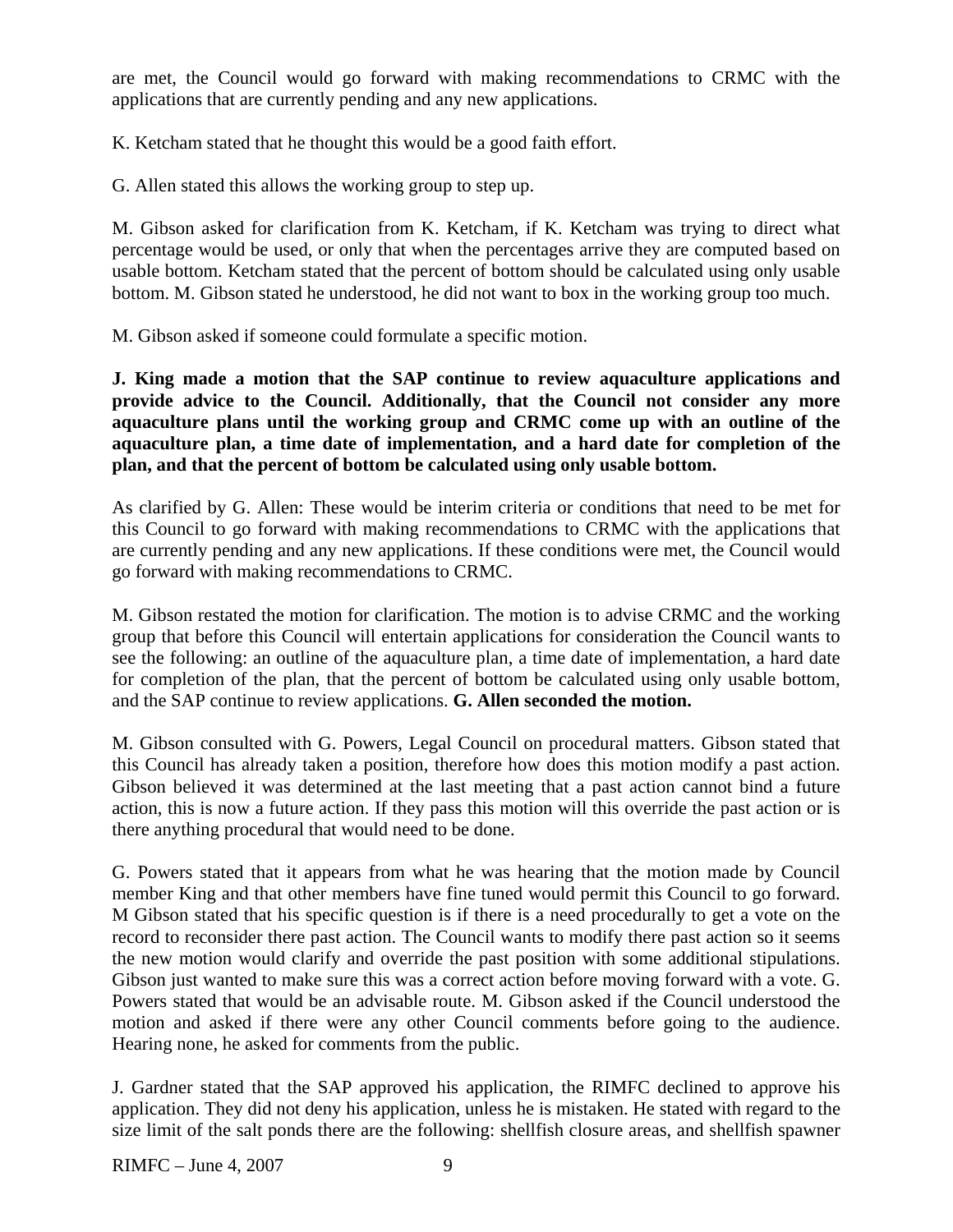sanctuary, which accounts for a large portion of the pond where his site is located. He though the spawner sanctuary should be taken off the table when discussing percentages of bottom used. He stated that he did not attend the first working group but stated that the Council has not been attending those meetings. He stated he would like to make an informal request that at least two of the Council members attend the working group meetings.

R. Rheault stated that he agreed with the Chair, M. Gibson that the Council should not be trying to micromanage the working group. The Council has representation on the working group where all issues are being considered. He thought the last clause in the motion might not be appropriate.

M. Gibson asked if there was any further discussion from the Council. Hearing none he asked Council members to take a vote on the motion. **The motion passed unanimously.** Gibson stated this will be written up and widely distributed.

N. Lazar asked the Chairman for clarification of the motion. He asked if it was the intent of the Council to have the working group report go to the Council with a plan and a timeframe of implementation.

M. Gibson explained that the working group will need to show the Council the following: an outline of the aquaculture plan, a time date of implementation with benchmarks, a hard date for completion of the plan, and imbedded with that plan some limitations an the amount of habitat that can be used, also that the SAP members continue to review applications.

D. Preble stated that he spoke to D. Alves about this issue and it was his understanding that most of the elements for this plan are already available. He stated that he did not see a two year timeframe being reasonable for a plan unless it is going to be something like amendment 13. That is not what anyone is looking for. Preble was thinking of an 18-month timeframe, certainly not more than two years. He thought something like this should easily be completed in 18 months if they stay focused. Most of the information is already available it just needs to be put together.

M. Gibson stated that the message from the Council is that you are looking for a reasonable timeline and if an outline comes back with what this Council thinks is an unreasonable timeline then it is probably not going to hit the mark in terms of what you are looking for that fits into the process. This would be additional advice.

D. Erkan respectively requested that the Council provide to the SAP specific advice as far as what they would like the members to do when considering an aquaculture application. M. Gibson stated that would be the next item discussed on the agenda, when they address the SAP draft agenda.

# *Shellfish Advisory Panel draft agenda for approval:*

M. Gibson stated that there were three aquaculture applications on the SAP agenda for consideration. Mr. Raso's application will go back to the SAP for a second review, and Rheault and Roebuck will be reviewed. The other item to be added to the agenda will be a discussion for shellfish openings for the High Banks and Greenwich Bay areas for 2007 & 2008. **Gibson asked if there was any objection from the Council adding these items to the SAP agenda. There were no objections from the Council, therefore the agenda was approved as modified.**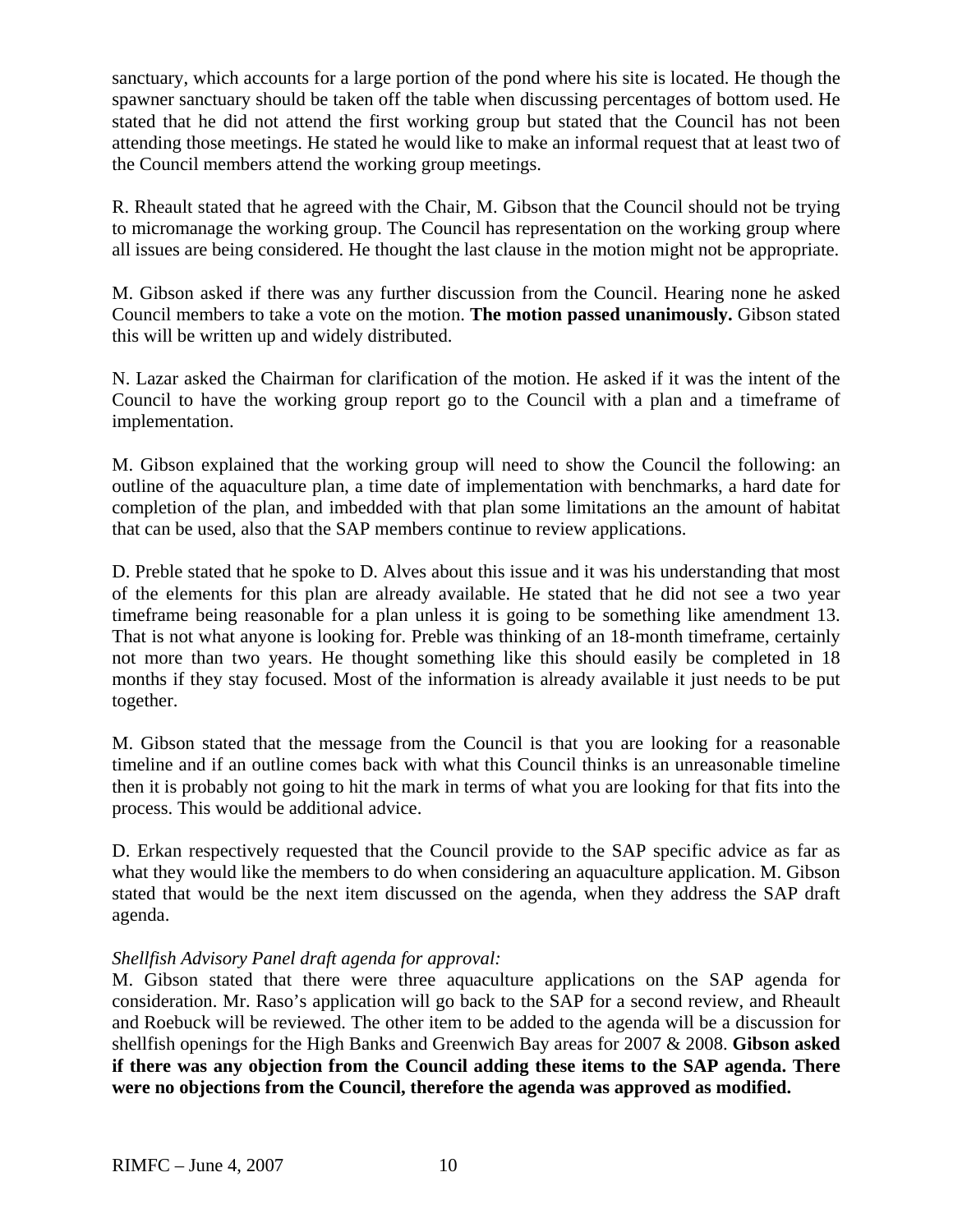M. Gibson asked for members to provide some direction to the SAP for evaluation of aquaculture applications. He suggested that the staff participation including site visits continue to go on and that the SAP advise this Council on the specific merits of each application. He stated that when an application gets to this body, it will depend on whether the Council has what it needs from the working group on how to proceed.

M. Gibson stated that when applications come to the Council they will remain in a holding pattern as J. Gardner's application and Krause until information is received from the working group, but that the SAP will continue to give advice to this Council on each application. The instructions are that the SAP evaluates applications on their specific merits and or deficiencies and then report to the Council. If they end up in a holding pattern, that is fine. It will be conditioned upon what comes back from the working group. **Gibson asked if anyone disagreed with the advice that the Council is sending back to the SAP. Hearing none, these are the marching orders and the approved agenda.** 

J. Gardner stated that he was a member of the SAP and he did not think any aquaculture application was going to have a prayer of getting discussed by the panel. The SAP members are going to look at what the Council has said and since the Council is above the AP, they are not going to act. He stated he hoped he was wrong.

M. Gibson stated that the message is clear from the Council that they should do their best to evaluate these applications. Gibson asked if there were any other comments on aquaculture. Hearing none he moved on to the last agenda item.

# **FYI**

*Letter to ASMFC regarding fluke:* M. Gibson stated that he did not have a response from ASMFC yet. This item will be added to next months agenda.

G. Allen stated that there was going to be a tautog workshop scheduled for this Wednesday evening, and that the Division staff had put a considerable amount of work into it. G. Allen stated that he would like to encourage all the Council members to attend. There will be discussion about the life history and a lot of other aspects that we need to know about educationally. The entire tautog panel and the bait shops have been informed of it, and he would like as many to attend as possible.

M. Gibson asked if there was any other business to come before the Council.

P. Brodeur stated that he was at an LCMT meeting where new regulations for lobsters were recommended and suggested, but he has not heard if the lobster panel will be called to discuss these same regulations. He stated he would like to request that the Lobster Advisory Panel have the opportunity to discuss the new regulations before we go too far with them.

M. Gibson stated he would consult with J. King and ASMFC and if appropriate, will bring forward a draft agenda for Council consideration at the next meeting.

J. Low asked if there was a public hearing scheduled at this time. M. Gibson stated that there were no public hearings scheduled at this time. He stated that the Division is collecting a list of items that need to be presented at a public hearing but no hearing was scheduled yet. Gibson asked J. McNamee to comment on the list of items for the next public hearing. J. McNamee stated that the gillnet issue, and the possibility of the whelk regulations, were on the list of items